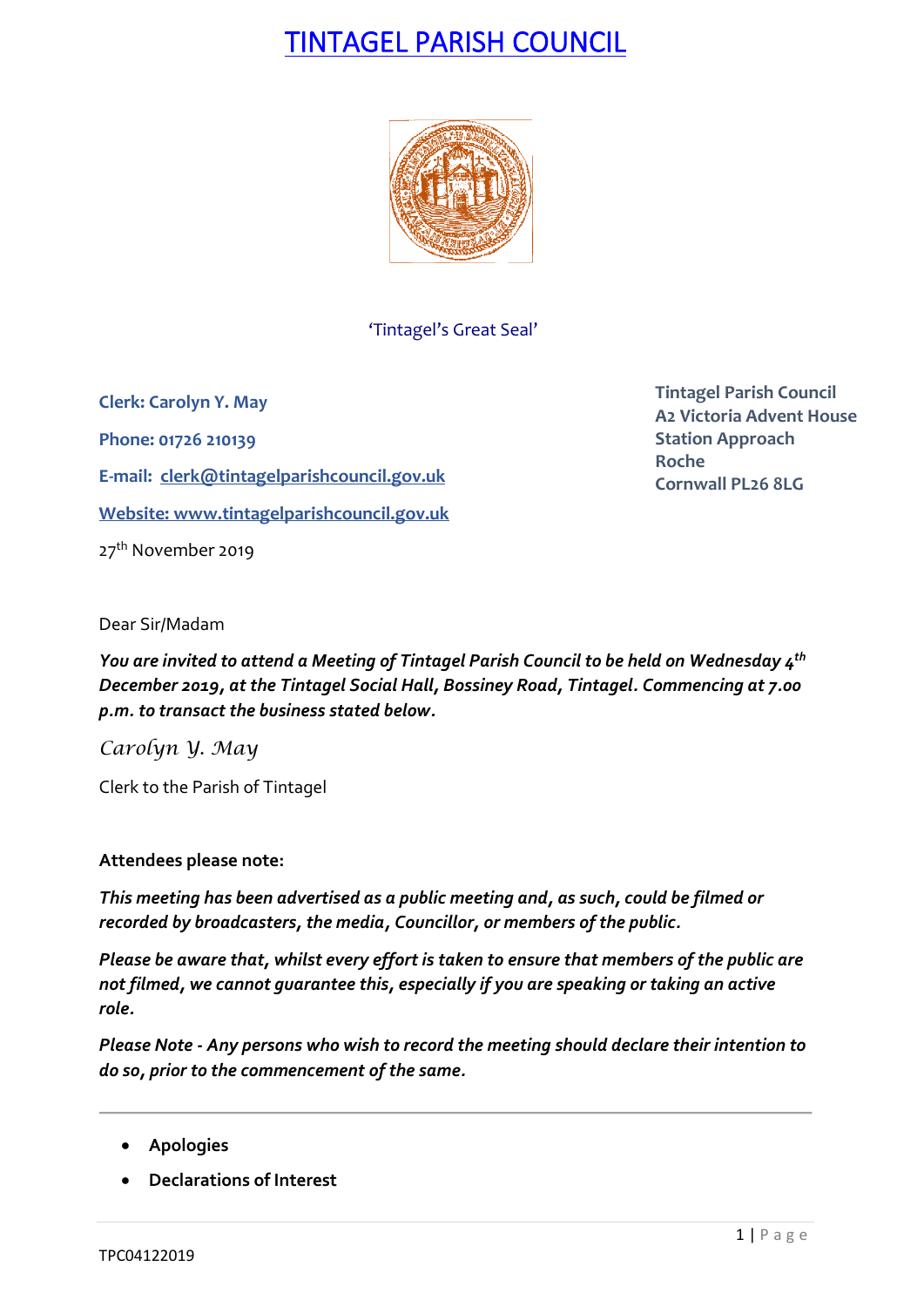# • **Invitation to members of the public to speak prior to meeting, (10 minutes allowed**

**for this item) -** Participants attention is respectfully drawn to the Parish Council's 'Public Participation Policy', which sets out the rules governing this part of the agenda\*

# **AGENDA**

**Minutes -** To Approve the Minutes of the previous meeting, held on the 6 th November 2019 and matters arising.

#### **Cllr Barry Jordan**

**Planning Applications** – Appendix A

**Planning Decisions** – Appendix B

#### **Accounts Payable**

| <b>Date</b>   | <b>Cheque</b> | Payee                         | <b>Net</b> | <b>VAT</b> | <b>Total</b> | <b>Note</b>                          |
|---------------|---------------|-------------------------------|------------|------------|--------------|--------------------------------------|
| 4122019       | 3937          | Yellow<br><b>Publications</b> | £45.00     | £0.00      | £45.00       | <b>Stock</b>                         |
| 4122019       | 3938          | <b>Suez</b>                   | £11.75     | £2.35      | £14.10       | Waste                                |
| 4122019       | 3939          | SewTex                        | £51.24     | £10.25     | £61.49       | <b>Stock</b>                         |
|               |               |                               | £107.99    | £12.60     | £120.59      |                                      |
| 4122019       | 3940          | <b>AJH Services</b>           | £1,574.75  | £0.00      | £1,574.75    | <b>Lavatory Cleaning</b>             |
| 4122019       | 3941          | <b>Viking</b>                 | £128.55    | £15.69     | £13.51       | Stationery                           |
| 4122019       | 3942          | <b>HMRC</b>                   | £362.93    | £0.00      | £362.93      |                                      |
| 4122019       | 3943          | Seadog                        | £25.00     | £0.00      | £25.00       | <b>IT Support</b>                    |
| 4122019       | 3944          | <b>SLCC</b>                   | £60.00     | £0.00      | £60.00       |                                      |
| 4122019       | 3945          | G Climo & Sons                | £40.00     | £8.00      | £48.00       | Removal of<br><b>Hanging Baskets</b> |
| 4122019       | 3946          | A. Pearce                     | £850.00    | £0.00      | £850.00      | Handyman                             |
|               |               |                               | £3,041.23  | £23.69     | £2,934.19    |                                      |
| <b>Totals</b> |               |                               | £3,149.22  | £36.29     | £3,054.78    |                                      |

#### **Updates**:

- Planning Group Cllr. Goward
- Projects Cllr. Appleby-Tremain
- TVC Cllr. Harper

# **Correspondence**

- Cornwall Council Business Rates Relief
- Cornwall Council Telephone Box Survey

## **Budget and Precept Setting**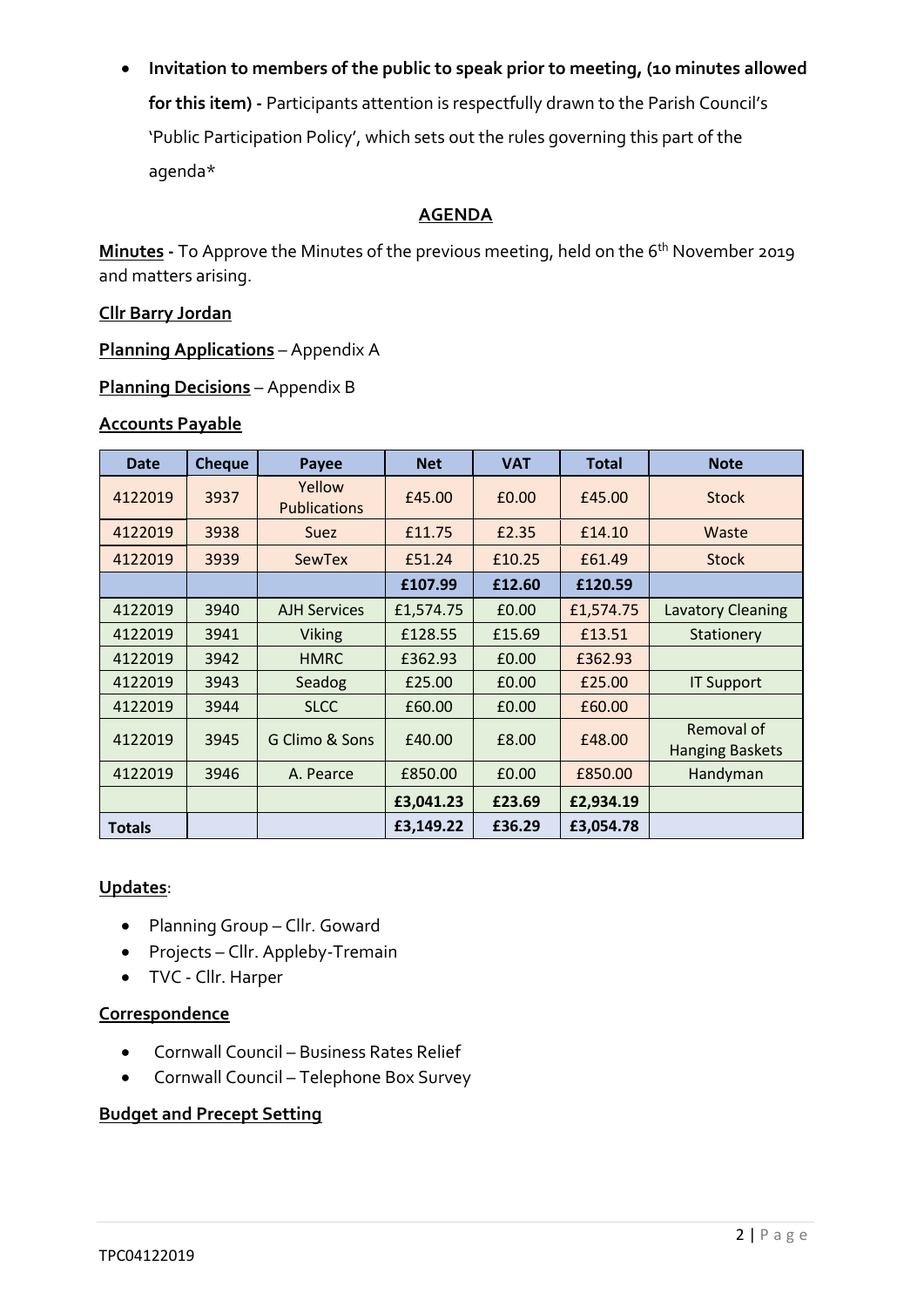#### **Part II**

#### *COMMITTEE DELIBERATIONS*

*Pursuant to section 1(2) of the Public Bodies (Admission to Meetings) Act 1960, it is resolved that, because of the confidential nature of the business to be transacted, the public and press leave the meeting during consideration of the following items: -*

#### **Confidential Parish Council Matters**

- **Staff Matters**
- **Acquisitions and Disposals**

#### **\* Public Participation**

- Persons wishing to speak at any meeting can only do so in relation to decision items on the agenda.
- In respect of questions at Council meetings, members of the public must give notice in writing to the Parish Clerk, by no later than noon on the Friday before the Council meeting. The notice must specify the nature of the question in enough detail to enable a reply to be prepared. Questioners have the right to ask one supplementary question once they have received the chairman's response.
- Contributions are limited to one per person per item and no person shall speak for more than 3 minutes, except in exceptional circumstances, to be determined by the Chairman.

# **Next Meeting - The next Scheduled meeting is on Wednesday 4 th January 2020**

| Reference                    | PA19/09787                                                                                  |
|------------------------------|---------------------------------------------------------------------------------------------|
| Alternative Reference        | PP-08279517                                                                                 |
| <b>Application Validated</b> | Fri 08 Nov 2019                                                                             |
| Address                      | Land West Of Trevena Molesworth Street Tintagel<br><b>PL34 0BZ</b>                          |
| Proposal                     | Submission of details to discharge Conditions 11<br>and 16 of Decision Notice E1/2009/01745 |
| Status                       | Awaiting decision                                                                           |

| Reference                    | PA19/09603      |
|------------------------------|-----------------|
| Alternative Reference        | N/A             |
| <b>Application Validated</b> | Fri 08 Nov 2019 |

#### **Appendix A**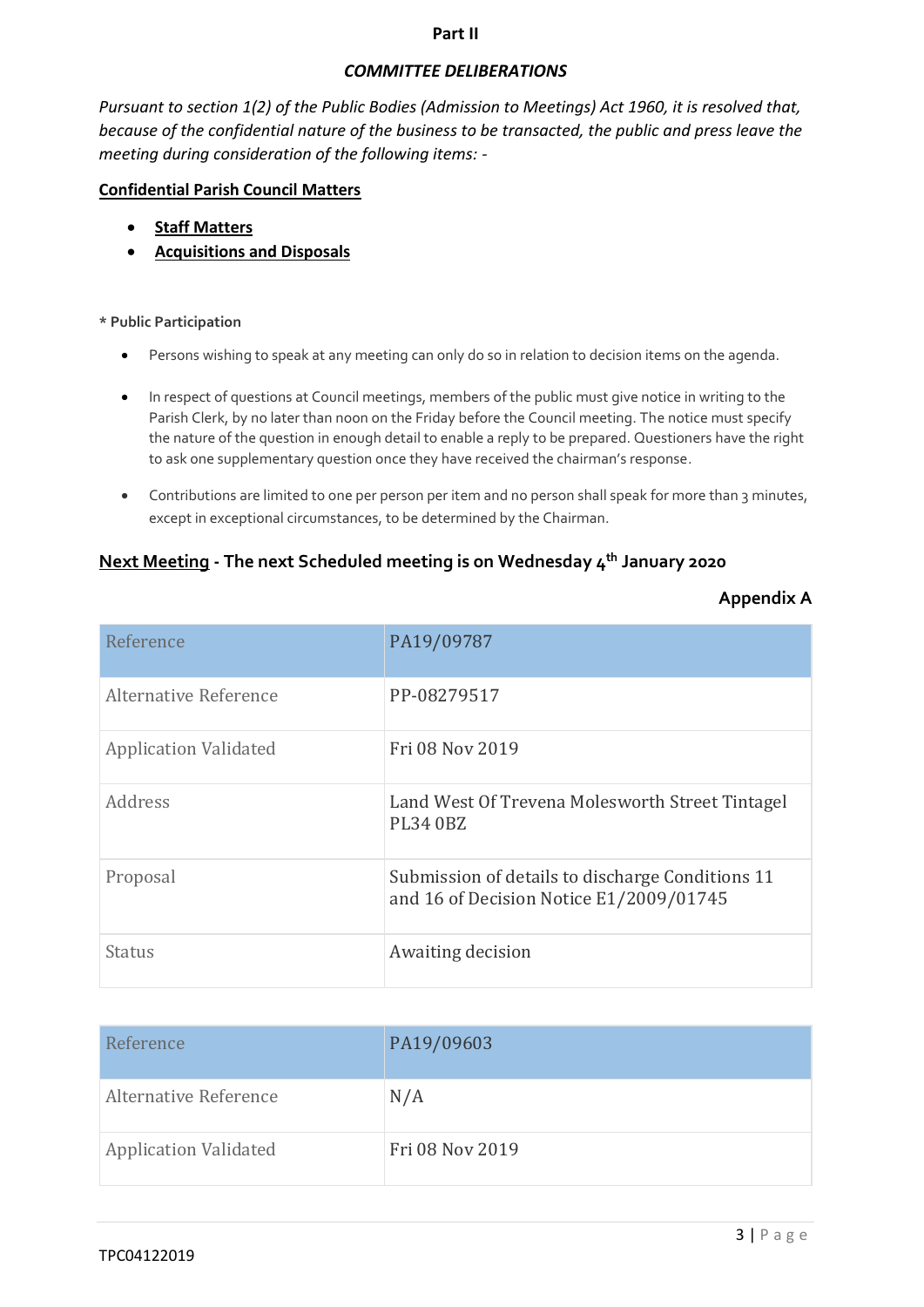| Address       | Land North Of The Quoit Trethevy Tintagel<br>Cornwall PL34 0BG |
|---------------|----------------------------------------------------------------|
| Proposal      | Construction of a dwelling                                     |
| <b>Status</b> | Awaiting decision                                              |

# **Appendix B**

| Reference                    | PA19/08717                                                            |
|------------------------------|-----------------------------------------------------------------------|
| Alternative Reference        | PP-08200535                                                           |
| <b>Application Validated</b> | Fri 04 Oct 2019                                                       |
| Address                      | <b>Yellow Cottage Trebarwith Strand Tintagel</b><br>Cornwall PL34 0HB |
| Proposal                     | Approval of details reserved by condition 3 of<br>PA16/08457          |
| <b>Status</b>                | Decided                                                               |
| Decision                     | S52/S106 and discharge of condition apps                              |
| Decision Issued Date         | Mon 04 Nov 2019                                                       |

| Reference                    | PA19/08307                                                                               |
|------------------------------|------------------------------------------------------------------------------------------|
| Alternative Reference        | PP-08169859                                                                              |
| <b>Application Validated</b> | Thu 26 Sep 2019                                                                          |
| Address                      | 2 Bossiney Court Road From Bossiney Road To<br>Trevillet Road Bossiney Tintagel PL34 0AY |
| Proposal                     | Listed Building Consent to re-roof the property                                          |
| <b>Status</b>                | Decided                                                                                  |
| Decision                     | Approved with conditions                                                                 |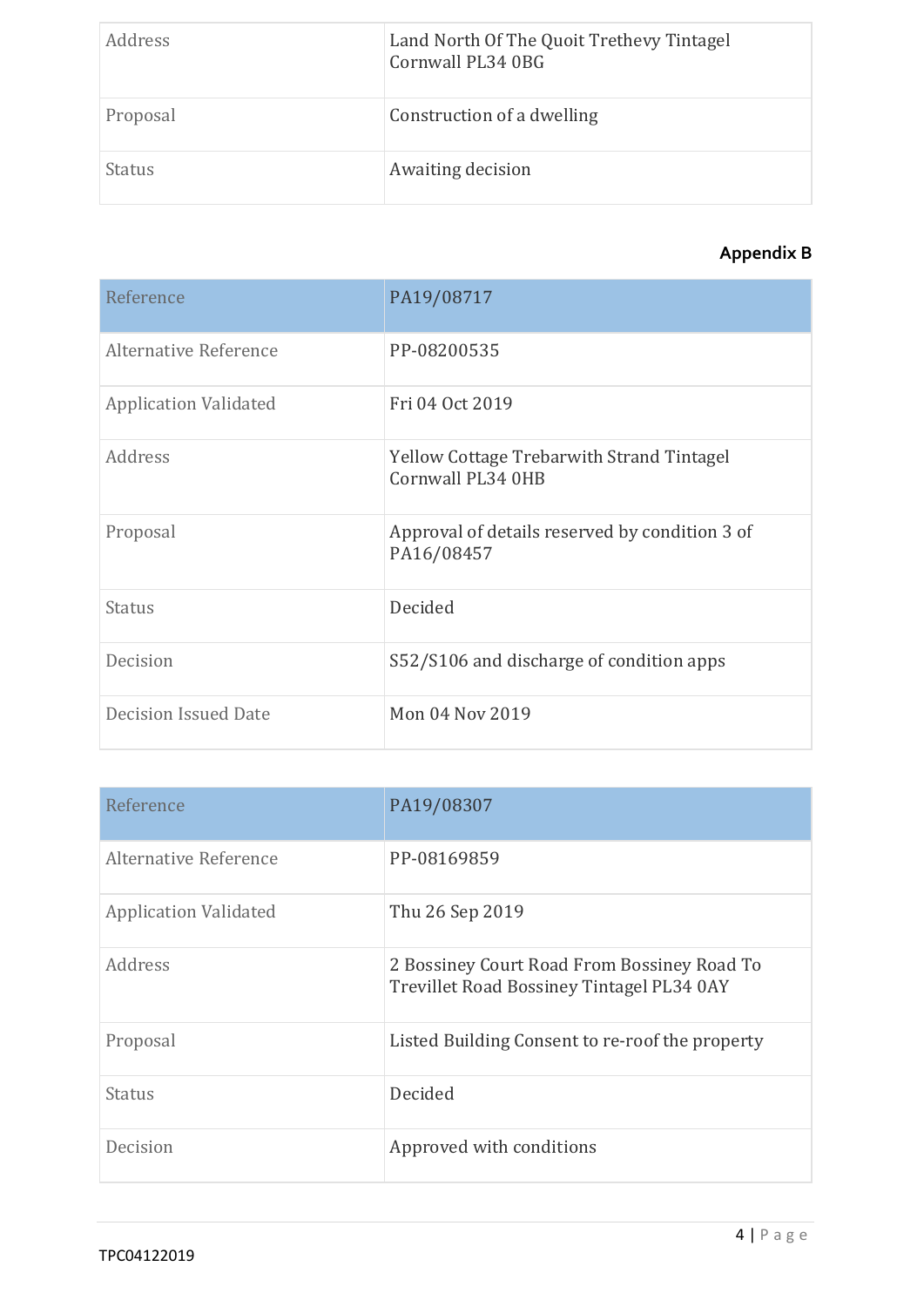| Reference                    | PA19/09007                                                                |
|------------------------------|---------------------------------------------------------------------------|
| Alternative Reference        |                                                                           |
| <b>Application Validated</b> | Wed 23 Oct 2019                                                           |
| Address                      | Trewarmett Lodge Trewarmett Hill Trewarmett<br>Tintagel Cornwall PL34 0ET |
| Proposal                     | Discharge of conditions 3 and 4 in respect of<br>decision PA16/10074      |
| <b>Status</b>                | Decided                                                                   |
| Decision                     | S52/S106 and discharge of condition apps                                  |
| <b>Decision Issued Date</b>  | Thu 21 Nov 2019                                                           |

| Reference                    | PA19/09079                                                                                                                                                                                                                                                                                                                                                  |
|------------------------------|-------------------------------------------------------------------------------------------------------------------------------------------------------------------------------------------------------------------------------------------------------------------------------------------------------------------------------------------------------------|
| Alternative Reference        |                                                                                                                                                                                                                                                                                                                                                             |
| <b>Application Validated</b> | Wed 23 Oct 2019                                                                                                                                                                                                                                                                                                                                             |
| Address                      | Land South West Of Atlantic View Hotel Atlantic<br><b>Close Treknow Tintagel Cornwall</b>                                                                                                                                                                                                                                                                   |
| Proposal                     | Non Material Amendment (1) for alterations to<br>existing approved opening layout in respect of<br>PA17/05695 - Reserved matters following outline<br>approval PA16/09597 (Outline application for the<br>construction of up to five dwellings, together with<br>the provision of a new tarmac surface to the existing<br>access road) in respect of Plot 5 |
| <b>Status</b>                | Decided                                                                                                                                                                                                                                                                                                                                                     |
| Decision                     | Approved unconditional                                                                                                                                                                                                                                                                                                                                      |
| <b>Decision Issued Date</b>  | Mon 11 Nov 2019                                                                                                                                                                                                                                                                                                                                             |